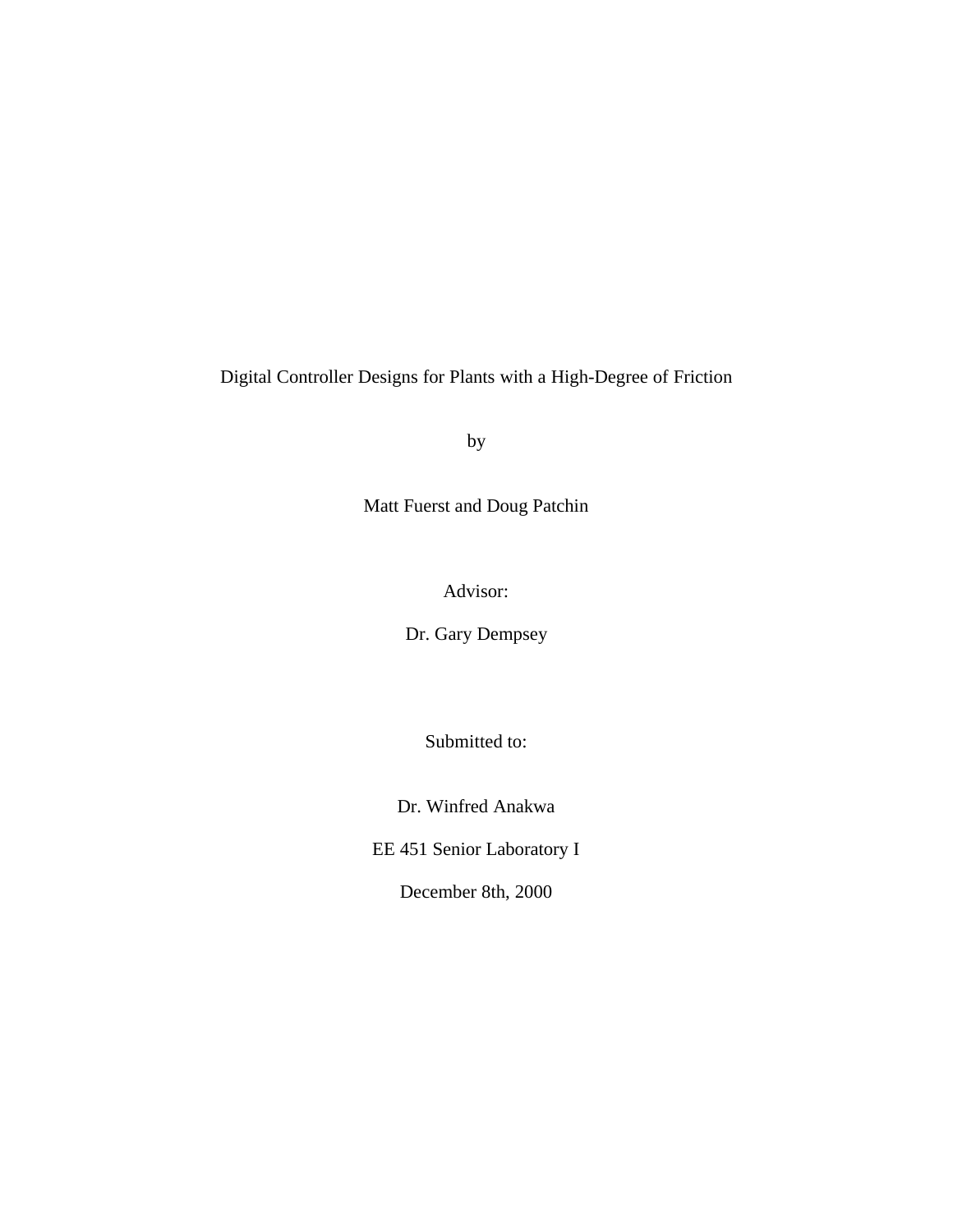## **Project Summary:**

The goal for this senior project is to design and develop C code for a small robot arm assembly controller using an enhanced 8051 microcontroller (80535). Various controllers will be designed in an attempt to increase the speed and accuracy of the robot arm without excessive overshoot. Safety features such as motor current limit protection, and motor disable software for excessive position displacements will also be added. The add-on keypad and LCD (Liquid Crystal Display) will be used to provide a user-friendly interface for controller entry and status information. Evaluation of the C code implementation in regard to real-time execution, requirements for RAM and ROM, and development time will be important to future senior project development by Dr. Dempsey.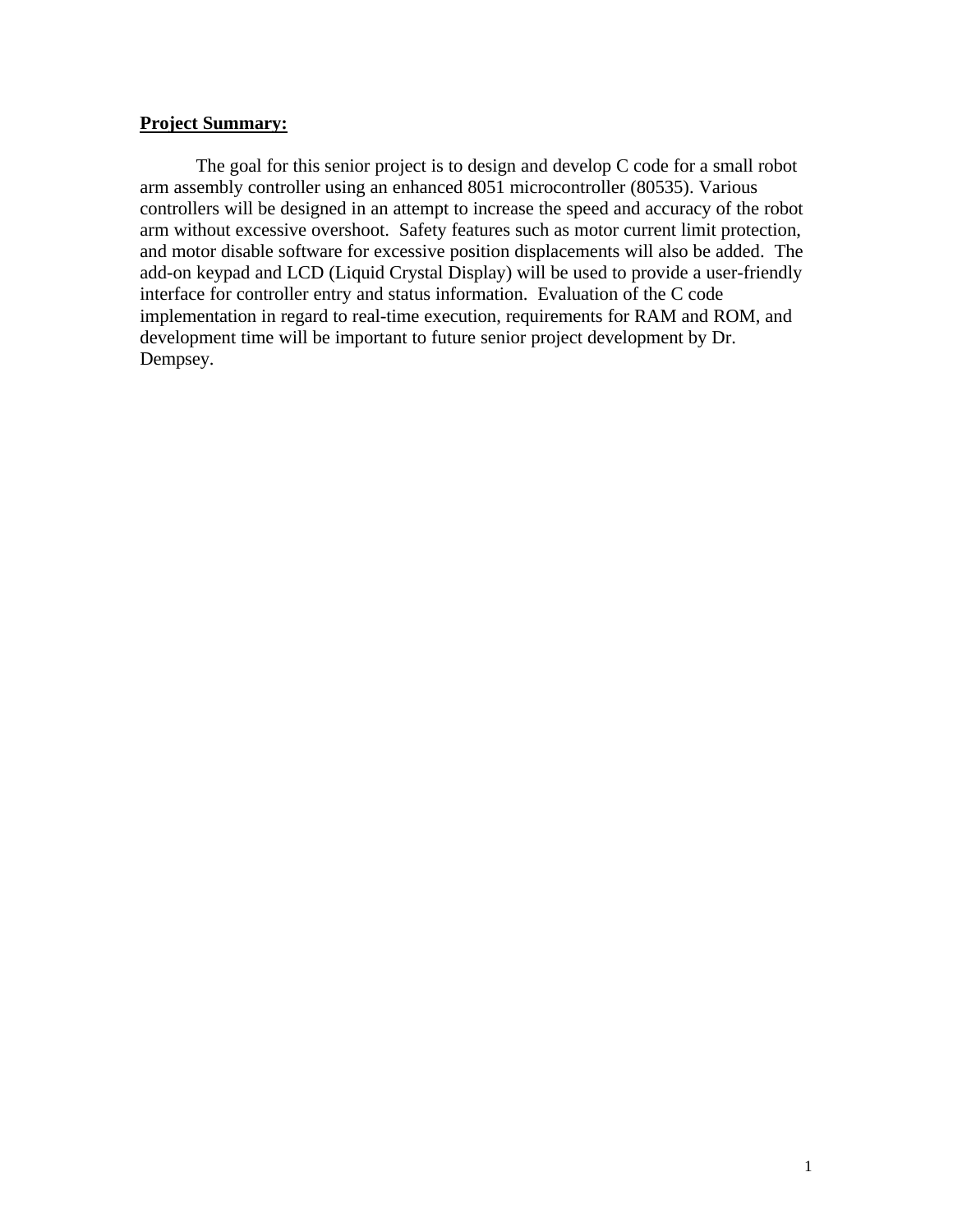## **Narrative:**

In the last ten years, the National Science Foundation's control theory directors and advisory committee members have encouraged exploration of new control methods for complex industry applications. This has been evident in NSF sponsored workshops and textbooks [1,2]. Artificial neural network, fuzzy logic, and neural-fuzzy controllers have been the emphasis and have received the most funding. Although these methods have been used for many non-control applications, they have not been applied widely in industry to nonlinear control applications. Also, these new methods have not been compared sufficiently to other classical adaptive and non-adaptive approaches.

The hydraulic systems area will be one of the more challenging areas for adaptive control especially in the large machinery area. The predominant method used in industry is human control. Many product parameters cannot even be specified because they rely on the person's experience and training. Automatic adaptive electronic controllers can eliminate the repetitive tasks performed by the human controllers as well as achieving better performance such as final position accuracy. Final positioning accuracy has only become a concern in the last several years. Good accuracy is difficult to obtain with conventional controllers. Autonomous (remote-controlled) vehicles used in mining and hazardous environments have been one area where control and product specifications are critical.

The first step to improve the hydraulic system is to add a conventional closedloop electronic controller. The PID controller is the most widely used controller in industry and also the easiest method to design and implement. However, there are many problems and challenges with the PID controller for the large machinery hydraulic applications. The nonlinear time-varying parameters of the hydraulic system present a challenge for this control design method. Faculty research and a MSEE Thesis were recently completed regarding conventional PID controller design for a Caterpillar wheel loader, which is hydraulically controlled [3-6]. One product specification (speed) could not be met with the PID controller design. The primary limitation of the PID controller is that it is not adaptive to the different load conditions found in the large hydraulic system area. For example, the wheel loader's bucket load can vary from 0 to 33,000 pounds. An adaptive controller method can make the hydraulic system insensitive to varying load conditions. Experienced human operators can also perform this task but the electronic equivalent can provide better positioning accuracy and eliminate monotonous repetitive tasks from the operator.

In these hydraulic applications the cylinders can be several meters in length and are intended for efficient transmission of power and amplification of force. The cost of hydraulic systems used in large machinery can be on the order of hundreds of thousands of dollars. Control testing is normally performed on much smaller platforms such as robot arms, which can be designed to exhibit dynamics similar to larger hydraulic systems. Small robot arm systems can be purchased for approximately \$6,000 for control algorithm testing. The robot arm system being used in our laboratory is very similar to the dynamics of the Caterpillar wheel loader. The mass, length, and type of robot arm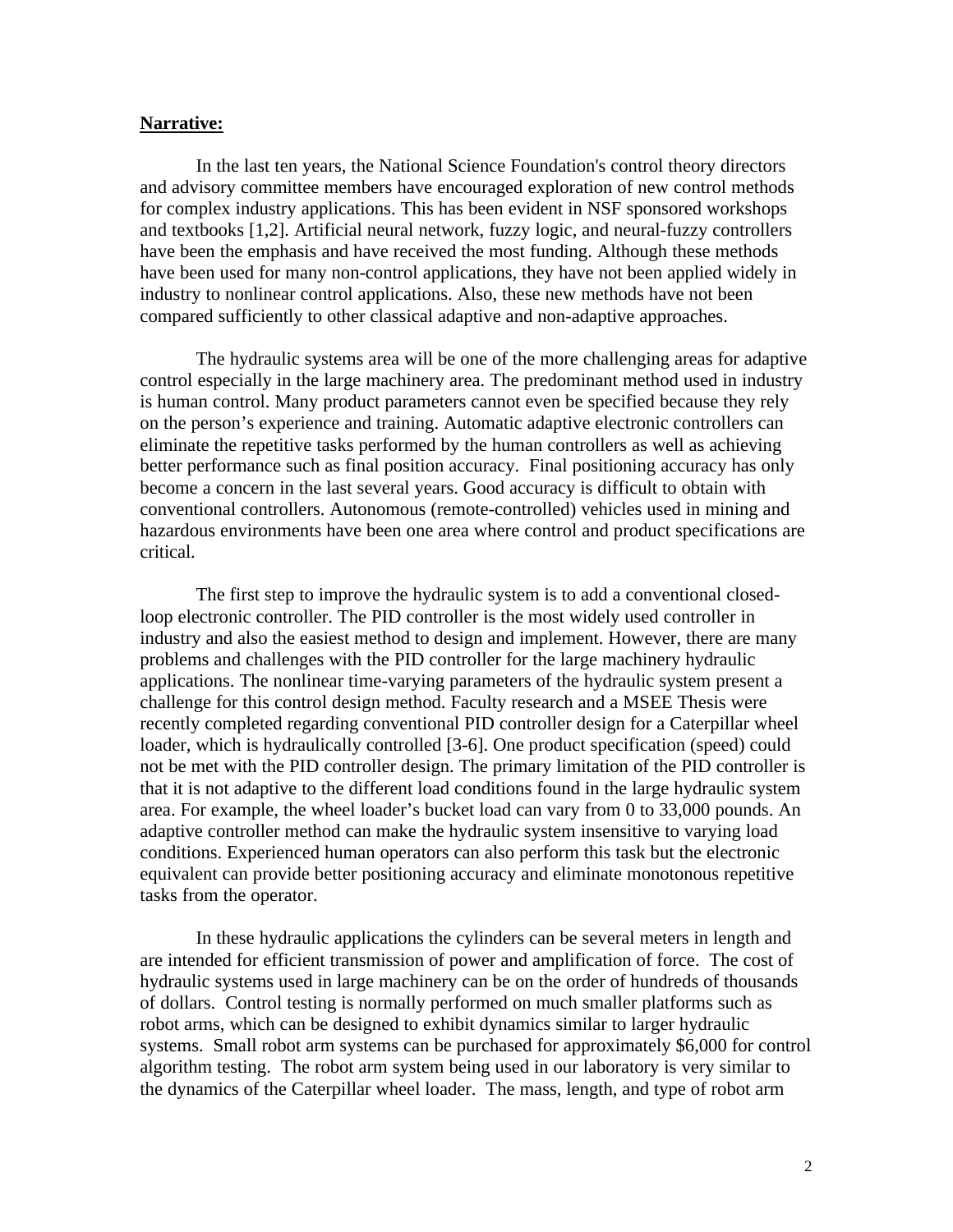were constructed by Dr. Dempsey to match the hydraulic dynamics. Five projects have been supervised with the robot arm systems provided by 1994 and 1999 Bradley Research Awards. Each robot arm assembly requires little laboratory space. The existing system requires a laboratory bench space of approximately six feet by two feet. The weight of the system is about twenty pounds.

The goal for this senior project is to design and develop C code for a small robot arm assembly controller using an enhanced 8051 microcontroller (80535). During the 1999/2000 school year, Megan Bern and Ritesh Patel designed and constructed an A/D and D/A converter interface board for the microcontroller board. This interface converts unipolar signals to bipolar signals for use in this system.

Various control systems will be utilized in an attempt to increase the speed and accuracy of the robot arm without excessive overshoot. Safety features such as motor current limit protection, and motor disable software for excessive position displacements will also be added. The add-on keypad and LCD (Liquid Crystal Display) will be used to provide a user-friendly interface for controller entry and status information. The user interface of the LCD shall consist of a menu from which the user may select either the command mode or the signal display mode. If the command mode is selected, options such as controller type, command position, command velocity, where the command signal is coming from, or a maximum position setting can be displayed and entered by the user. When signal display mode is selected, either the arm position, the command position, the error signal, or control signals may be displayed. These signals are defined in Figure 1. The inputs and outputs of the system are listed below.

| <b>INPUTS:</b>         | <b>OUTPUTS:</b>                      |
|------------------------|--------------------------------------|
| $\bullet$ A/D Channels | $\bullet$ D/A Channels               |
| -Arm Position          | -Controller Output                   |
| -Joystick Position     | -Error Signal                        |
| -Motor Current         | -Command Signal                      |
|                        | -Feed-forward Signal                 |
|                        | -PID-type Controller Signal          |
|                        | -Filtered Position Signal            |
|                        | $\bullet$ Port Output – "Kill" Relay |
| $\bullet$ Keypad       | •LCD Display                         |

A high-level block diagram is shown in Figure 2. It includes the microcontroller development board, the DC motor assembly, some external gears, and a position sensor. The development board consists of a keypad, a LCD display, A/D and D/A converters, and the 80535 microcontroller. The microcontroller provides 24 bits of digital I/O, 4 counters/timers, and 10 external interrupts. The microcontroller board is manufactured by EMAC Inc., which is located in Carbondale, IL.

The D/A converter output drives the external power amplifier, which is connected in a voltage-follower configuration. The amplifier can supply a maximum of 3 Amps to a DC motor. The DC motor converts the control voltage to a mechanical position and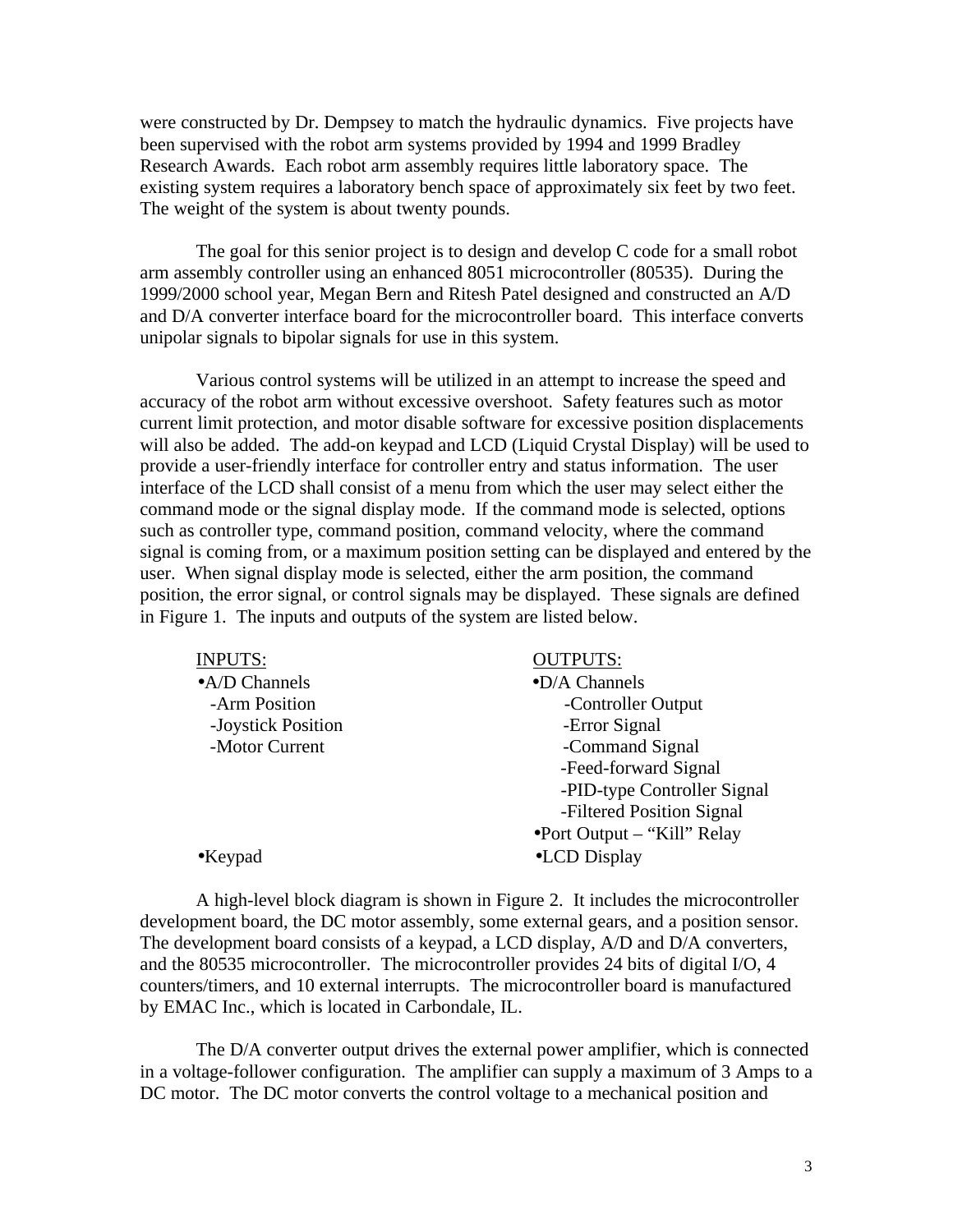velocity. The external gears provide a 70.5 reduction in rotor velocity for the external robot arm load. This arrangement is beneficial because the motor "sees" a small load; i.e., the gears step-up torque.

A potentiometer is used for the position sensor. The pot arm is connected to the robot arm via a 1:1 gear. A voltage supply of +/- 5 volts is used for the pot so that the arm position of zero degrees corresponds to zero volts. The power amplifier, DC motor, gear train, and potentiometer are part of a system manufactured by Quanser Consulting. The company also provides test software and simple controller software for their system.



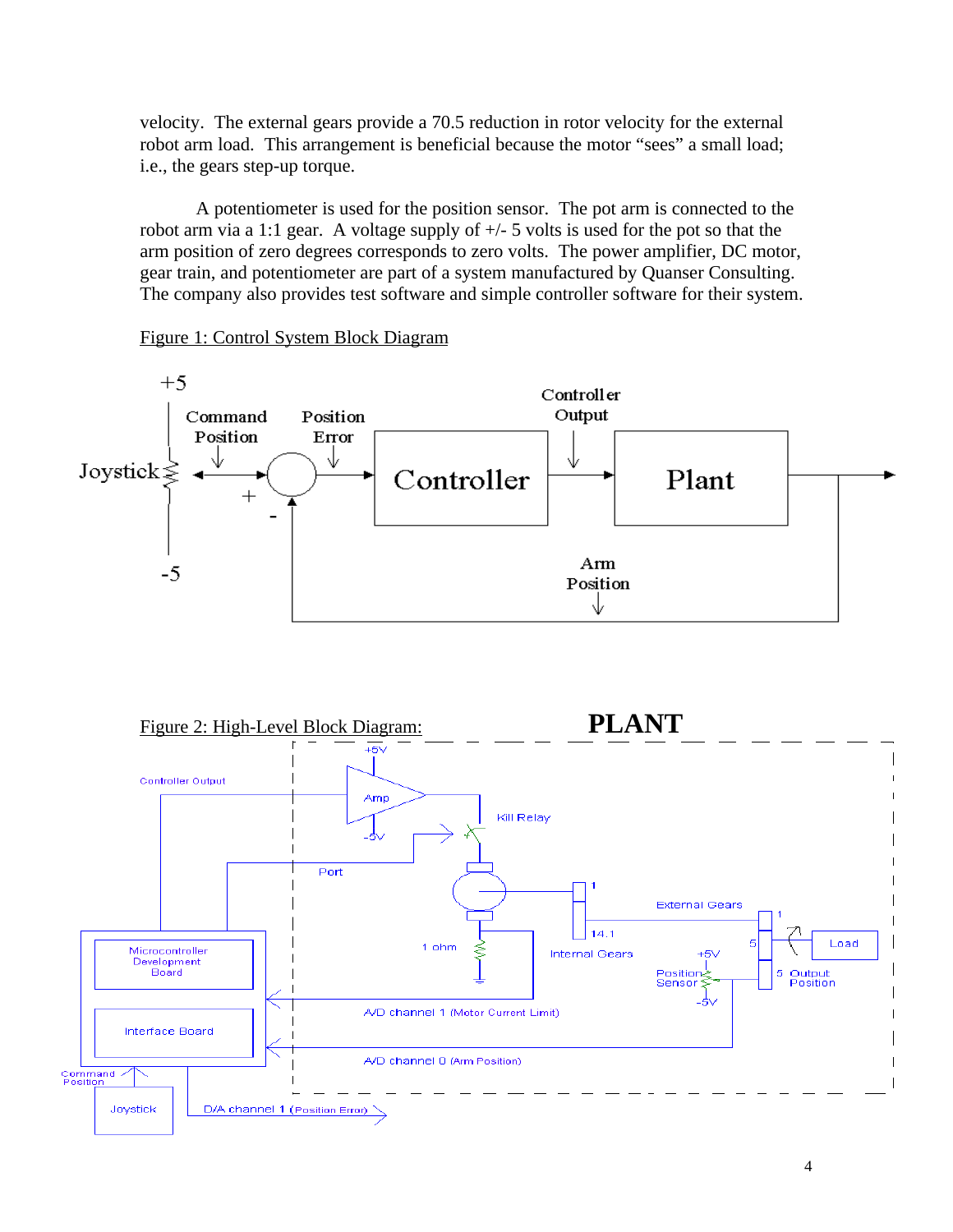The following signals will be available on the D/A converter output channels. The expanded control block diagram is shown in Figure 3.

| Command position         | - Desired robot arm position from joystick or keypad input.                                                                                                             |
|--------------------------|-------------------------------------------------------------------------------------------------------------------------------------------------------------------------|
| Feed-forward signal      | - The output signal from the feed-forward compensator, FF(s).                                                                                                           |
| Error signal             | - The difference between the command signal and the<br>filtered position signal.                                                                                        |
|                          | PID-type controller signal -The output signal from the<br>$PID (proportional + integral + derivative)$ -type controller, $Gc(s)$ .                                      |
| <b>Controller Output</b> | - Signal that drives the robot arm system, connected to power<br>amplifier.                                                                                             |
| Filtered position signal | - The filtered actual position sensor signal.                                                                                                                           |
| Sensor $H(s)$            | $-H(s) = 0.028$ volts/degree                                                                                                                                            |
| Filter $F(s)$            | - Low pass digital filter.                                                                                                                                              |
| Plant $Gp(s)$            | $-Gp = (29.8e^{\wedge} - 0.02s) / ((s/3.6 + 1) (s/3.6 + 1))$<br>Dead-zone due to static friction was modeled as 20 ms<br>time delay. Note that this is a type 0 system. |

# Figure 3: Expanded Control System Block Diagram

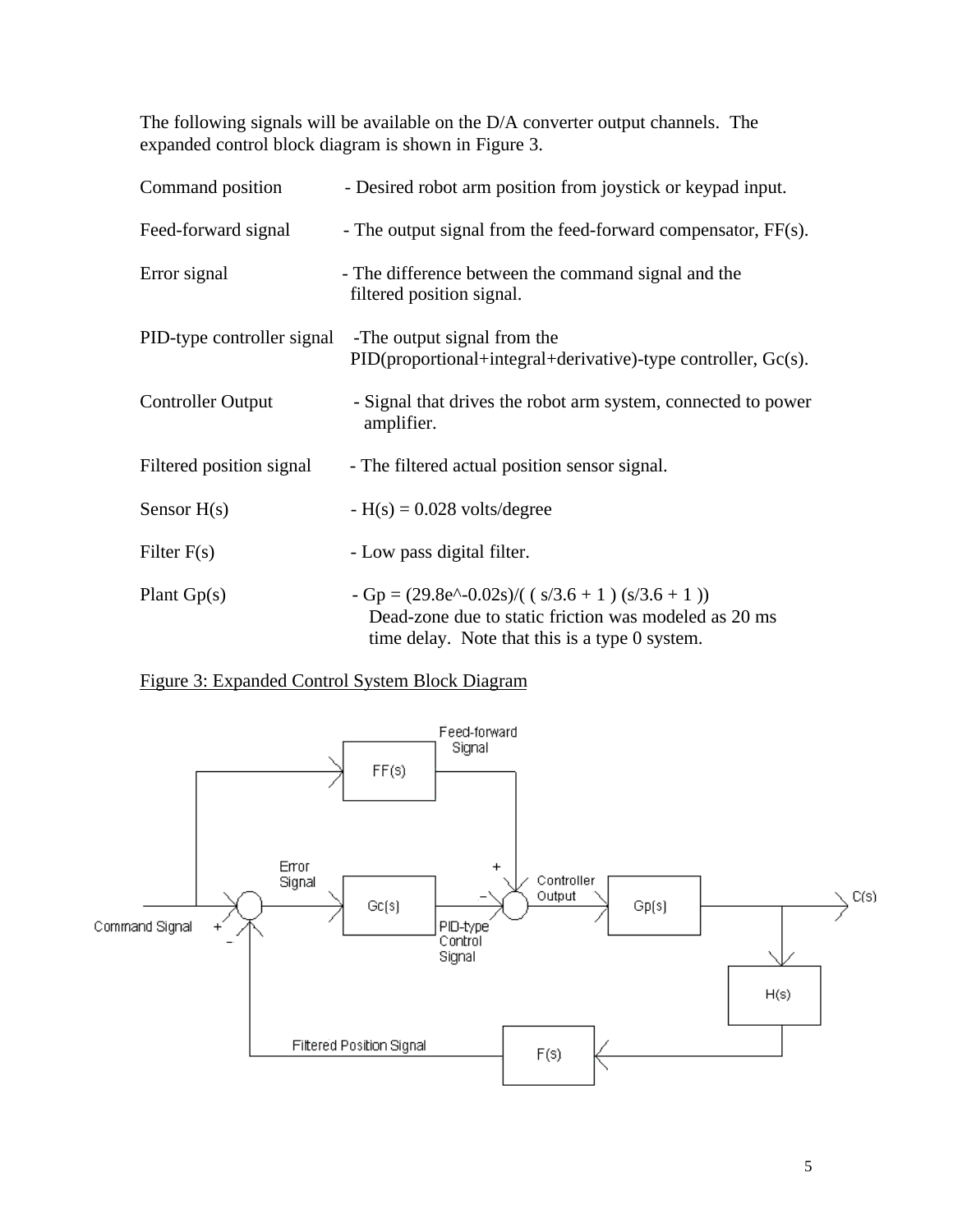The software flowchart is shown in Figure 4. The software contains an interrupt service routine as well as the main program. The software will kill the motor if there is excessive position displacement or if the current exceeds its limit. The software also checks to see if the joystick is present. Timer 2 of the 80535 microcontroller will be used to generate the interrupt for the PID controller calculations. Initially, the timer will be set for a 5 millisecond interrupt (200 Hz sampling). This fast sampling time will make the overall system look like a continuous-time system instead of a discrete-time system. Later, the interrupt time will be decreased, but this subject will not covered until the second semester senior year (EE432 Control Theory II). Dr. Dempsey suggested 200 Hz sampling based on previous research. Since type 0 systems have constant error for step inputs, a PID controller is used. A PID controller, when implemented with the plant, leaves the GcGp system as a type 1 system. The steady state error for a type 1 system is equal to zero for step inputs. Feed-forward control is utilized to create a fast transient response region in an attempt to speed up the total system. Ideally, a perfect tracking system is desired, thus  $F = 1/Gp$ .

Figure 4: Software Flow Chart

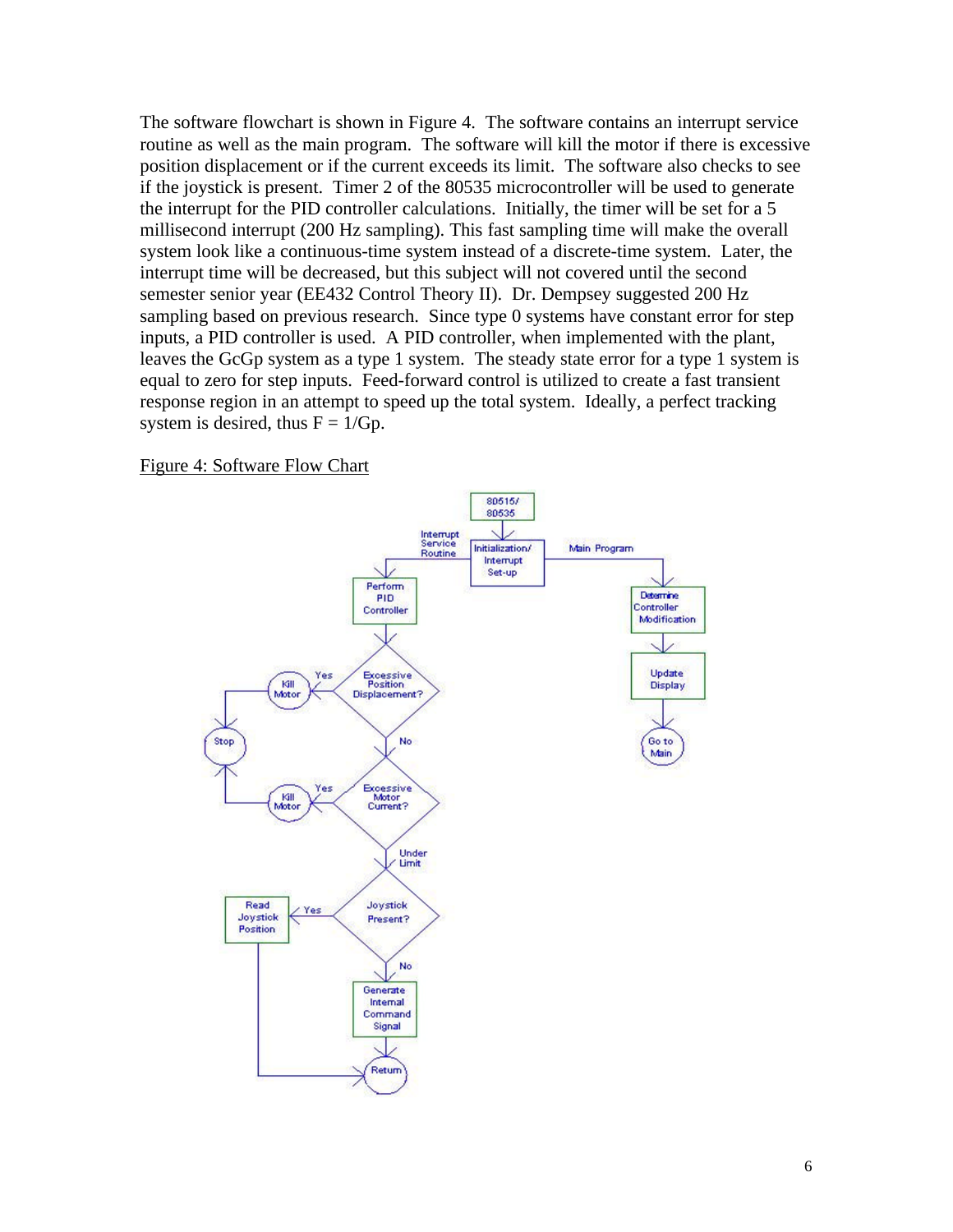## **Current Progress:**

A user-friendly interface for the robot arm is being designed. Currently, one is able to select the display for the LCD through a keypad input. The different signals which can be displayed on the LCD are arm position in volts, joystick position in volts, arm position in degrees, and not valid if an unused key is pressed. Degree measurement for the arm position is displayed on the LCD from  $-180^\circ$  to  $180^\circ$ . The LCD is constantly updated so that the user may observe different signals in the system as they change.

Open-loop control of the robot arm is possible through the use of a joystick. By moving the joystick to the left, the arm moves counter-clockwise and by moving the joystick to the right, the arm moves clockwise. The degree by which the joystick is moved determines the speed that the robot arm moves. There are no limits to the arm position present at this time.

During the Control Theory class, a take home exam was completed which contained a proportional controller for the robot arm system. The design was completed using a desired PM of 40°. The calculated values obtained from the design varied from the desirable values for this system, such as a very large percent overshoot. However, this same procedure for designing the controller will be implemented early in the Spring 2001 semester and will be utilized in the system.

| Week(s)  | <b>Tasks</b>                                       |
|----------|----------------------------------------------------|
| $1 - 3$  | Proportional controller                            |
|          | Investigation of unity feedback for the system     |
| $4 - 5$  | User friendly interface (keypad and LCD)           |
|          | Conversion to C code                               |
| 6        | Current and maximum angle limit protection         |
|          | Display internal signals                           |
| 8        | Further C code conversion                          |
| $9 - 11$ | Proportional-integral and feed-forward controllers |
|          | C code conversion                                  |
|          | EXPO                                               |

### **Schedule:**